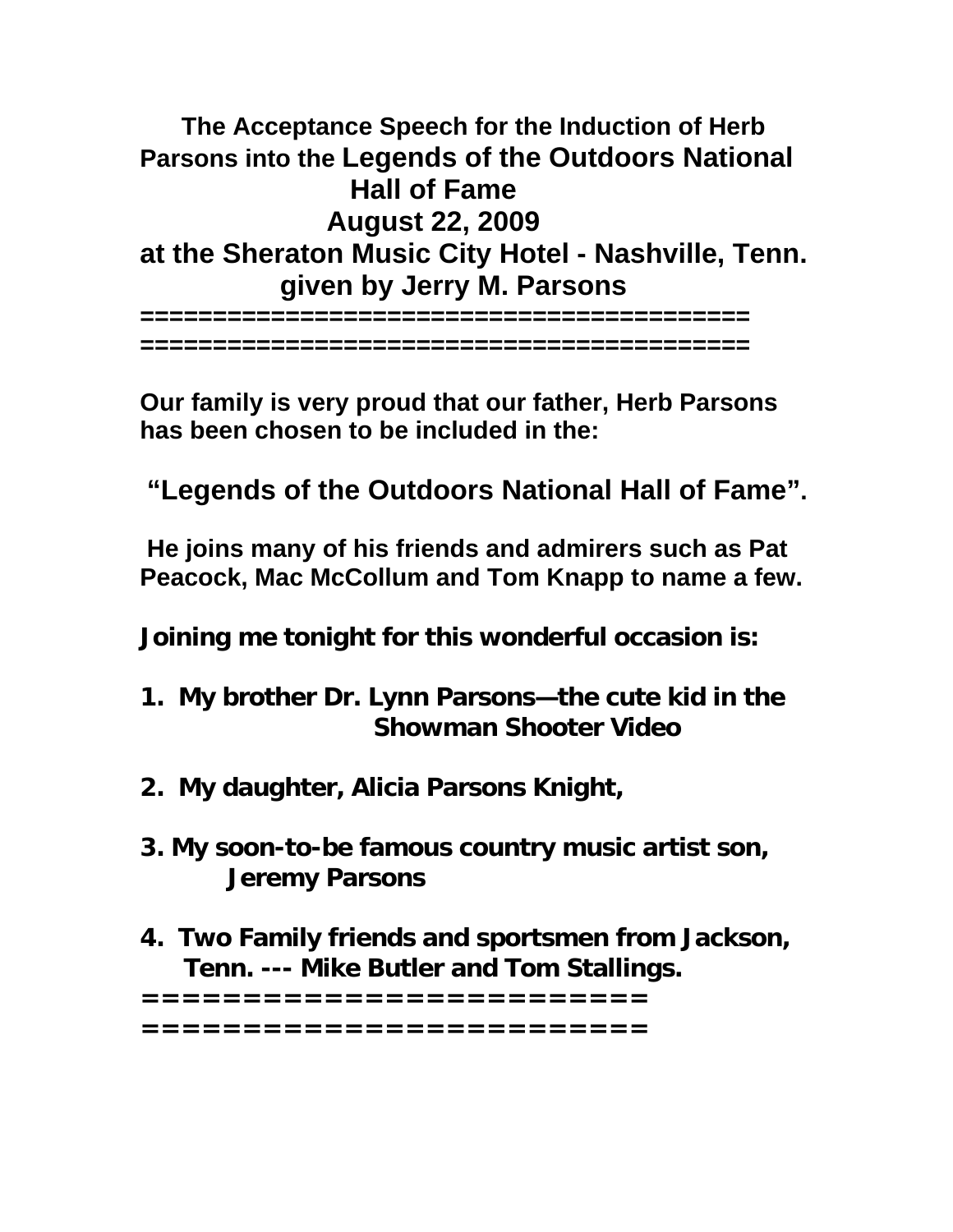**My comments will be brief. Our father died 50 years ago last month. He was only 51 years old and had worked for Winchester for 30 of those years.** 

**His memory and legacy has been kept alive largely by the efforts of my brother, Lynn in preserving the video which was made in the early 50's of Daddy's exhibition shooting (NOT TRICK SHOOTING BECAUSE HE DIDN'T USE ANY "TRICKS"!!) which was called "Showman Shooter". At the time this video was put on VHS for distribution, it was realized that this was the ONLY such video which existed. The release of this video prompted the finding and development of more such exhibition shooting videos. Many of the modern-day shooters such as Tom Knapp and John Satterwhite were inspired to become exhibition shooters after seeing Daddy put on an exhibition or by seeing the Showman Shooter video.** 

**All of these videos (furnished by our family and mainly by Lynn) were used to produce the Exhibition Shooters program which was televised on the History Channel numerous times during the last few years. All of the videos which went into the making of this History Channel program are available for purchase from: http://showmanshooter.com/html/order.html** 

**On this program, he was acknowledged as being the GREATEST EXHIBITION SHOOTER OF ALL TIME.** 

**The amazing thing about all of this "publicity" about the "Greatness" of our father as an exhibition shooter has also shined a light on the fact that Herb**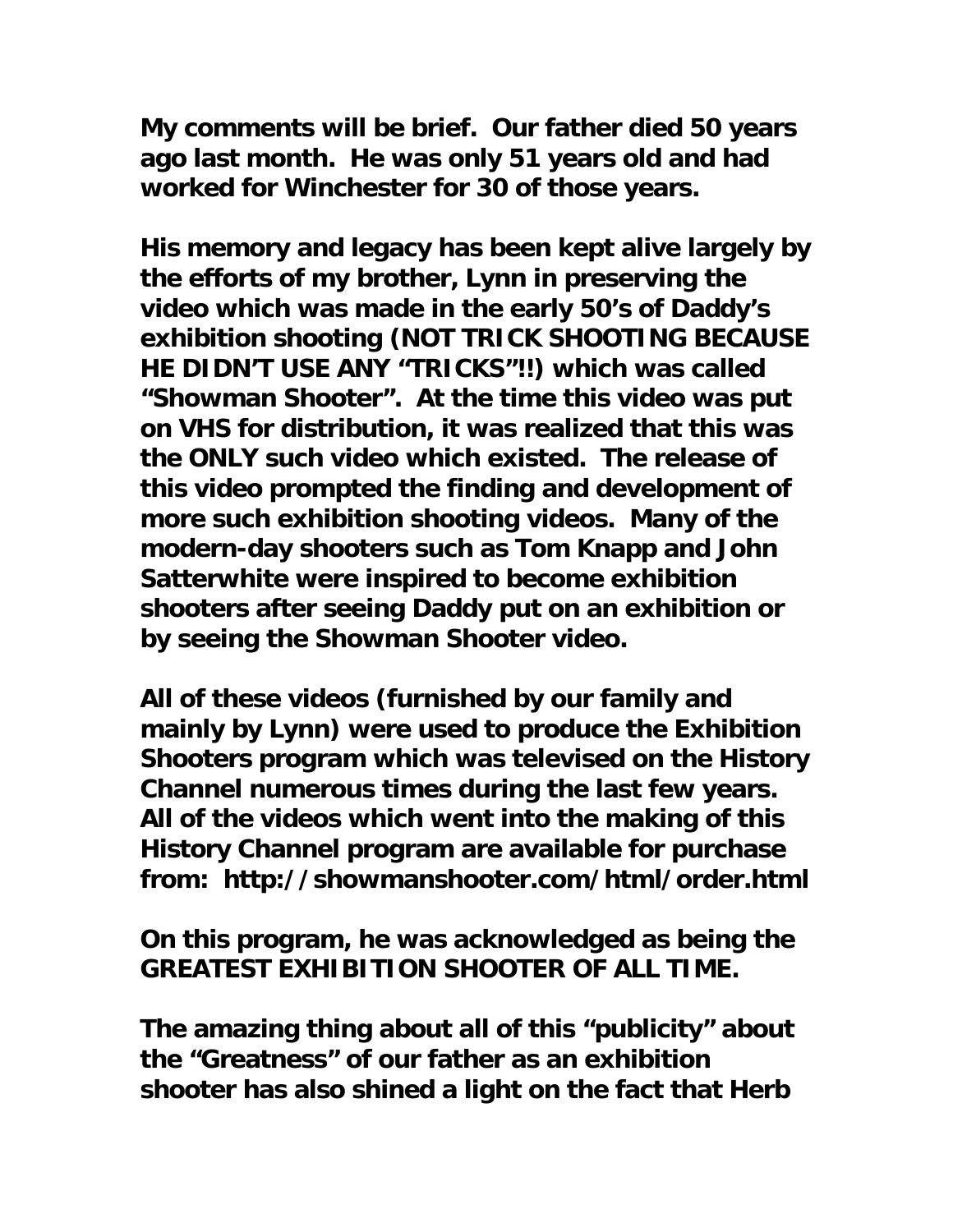**Parsons was just as exemplary MAN as he was a great Showman and shooter.** 

**In 2008, Lynn complied all of daddy's pictures and correspondence into a book entitled "Showman Shooter—The Life and Times of Herb Parsons". The video and book can be purchased from the website named appropriately, www.ShowmanShooter.com - as well as more information about Daddy.** 

**All of this has generated the outpouring of wonderful stories about Daddy's personality and love for people from all parts of the U.S. and abroad.** 

**The following is an example which I received two days ago on e-mail:** 

**============================** 

**August 20, 2009** 

**Dear Dr.Lynn Parsons & Dr. Jerry Parsons,** 

**During my recovery from cancer I did a lot of reading...but most fortunately for me I discovered and bought your book on your dad, Herb Parsons. In addition, I have watched the features on him on the American Rifleman TV program and read the articles in the American Rifleman magazine. What an honor for your family...and how fortunate for us, his fans!** 

**After almost 50 years the positive and fond memories of your dad came flowing back. Like many young boys of my time he was a positive role model for me. He was right there with Jackie Robinson, Roy Rogers,**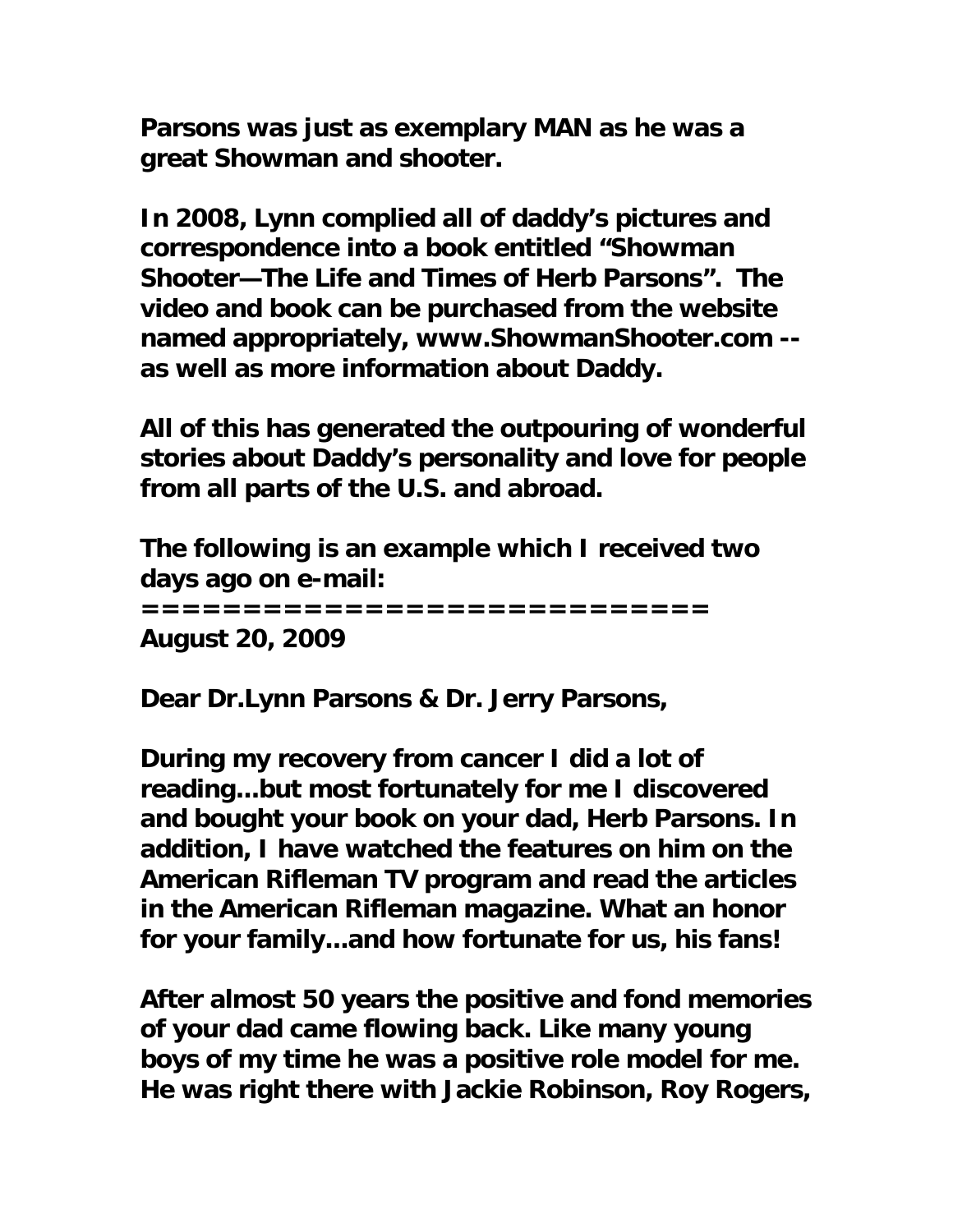**and the Lone Ranger. Almost bigger than life. His untimely death sadly affected many...including me.** 

**I'm not sure when I first became aware of your dad...it might have been after an article my dad read to me or it might have been after watching, "The Wild World of Sports". But from that first time I was a fan...and continue so to this day.** 

**I have listened to Jerry on the radio in San Antonio for decades, probably from the first he started on the radio in S.A., but it wasn't until the early 80's that I made a connection between him and Herb Parsons...certainly Jerry is a 'showman' and character on his own merits and has positively affected his radio fans and audiences for several decades.** 

**I hope to order the video/dvd about your dad soon. And if I can catch Jerry in SA I would like for him and for Lynn to sign your book that I bought about your dad.** 

**Thanks for sharing your dad with all of us.** 

**Sincerely,** 

**"Johnson City Joe"...aka Joe Summy, Ed.D.** 

**PS: I never mastered his feat of throwing eggs between his legs and shooting them...well I never hit one!**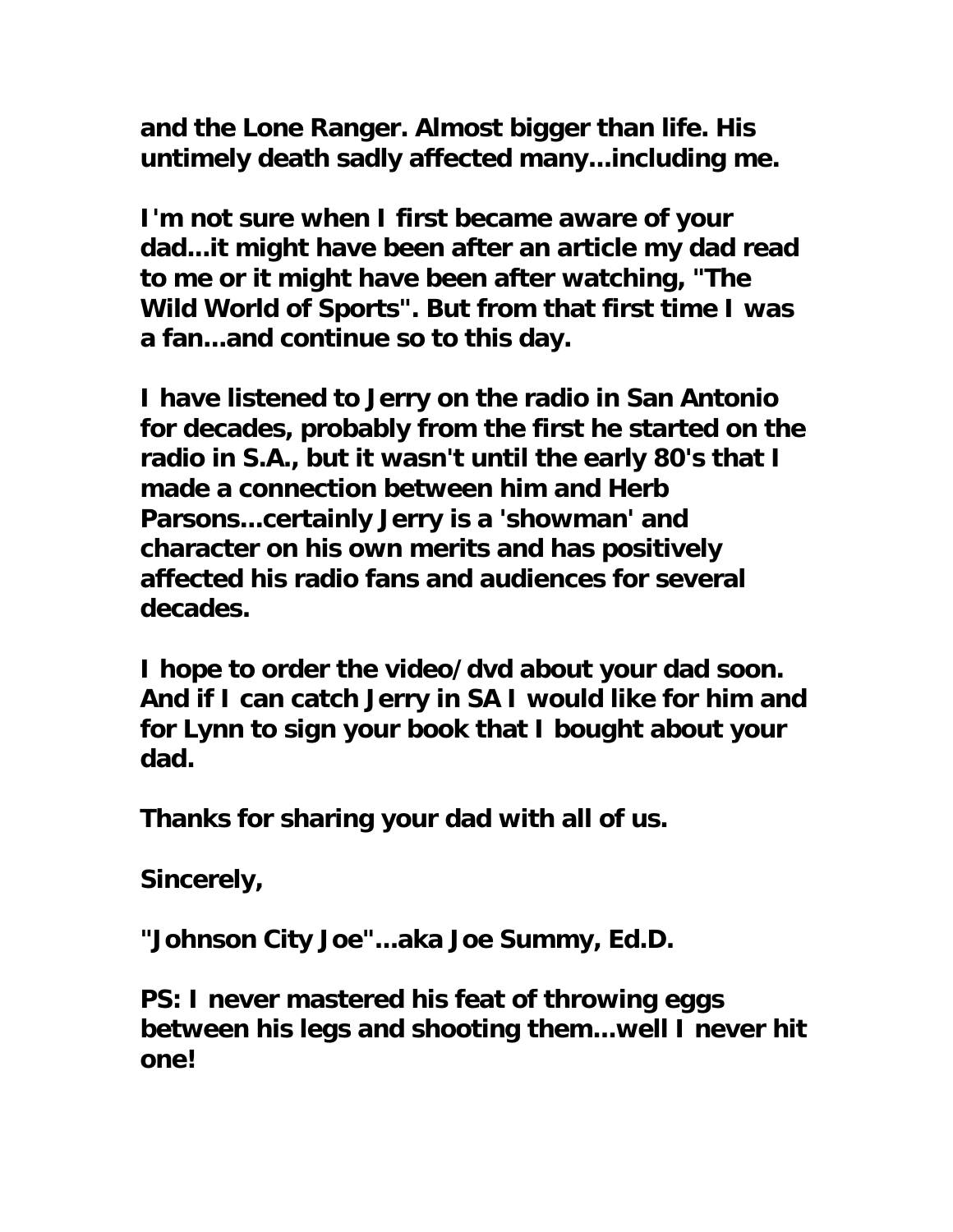**================================ ================================** 

**I think you will all agree, it takes a very special person to be remembered so fondly by so many a half century after his death. He was more than a good shot—he was a good man.** 

**It is very appropriate that Herb Parsons be remembered in the Legends of the Outdoors National Hall of Fame because no one has ever loved the outdoors and hunting more than my father.** 

**In every one of his shoots, he promoted hunting and, more importantly, hunting with your family. His original saying: "Hunt with your son or daughter today to avoid the heart-ache of hunting for them tomorrow". This saying has been misquoted numerous times – the worst being: "Hunt with your son or daughter today to avoid" having to take a dog!! Another of Daddy's quotes which he always used in his Exhibitions was:** 

 **"You show me a good hunter and I will show you a good American."** 

**Daddy hunted every chance he got. He took his vacation during quail season in Tennessee. Lynn and I hunted with Daddy every day of quail season after school and on the weekends. We**